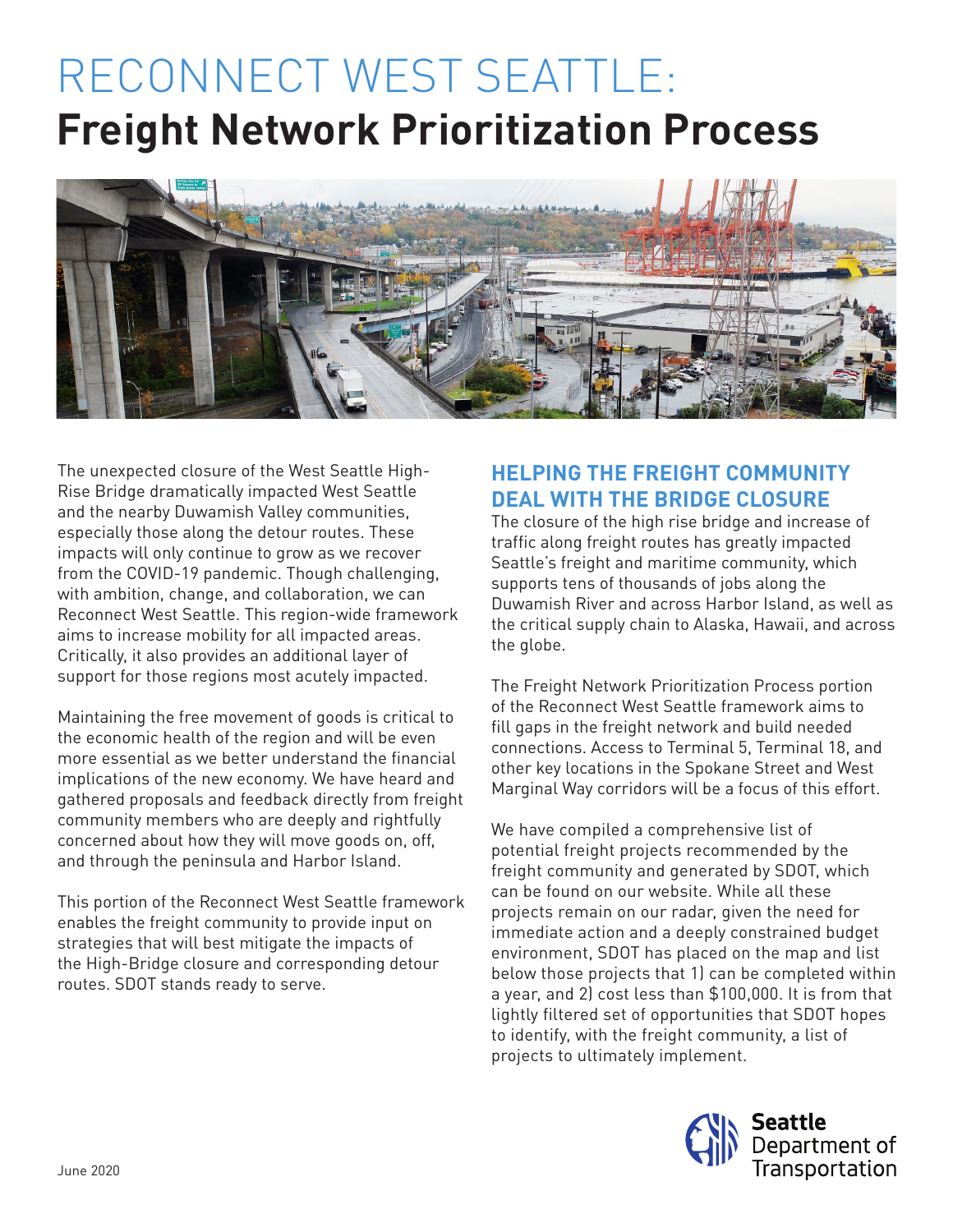### **MAKING A PLAN TOGETHER WITH THE FREIGHT COMMUNITY**

This process will be a partnership between SDOT, our agency partners, and the freight community. Through the West Seattle Community Task Force, we hope to engage members of the freight community including the Maritime Townhall, The Port of Seattle, and Freight Advisory Board. We are asking these groups to reach out to their constituents and prioritize the ideas and projects they feel would be most beneficial. We are here to help with technical assistance and any questions that may come up.

While the freight community can decide which criteria are most important to them, we consider each of our projects through the lens of equity, safety, mobility, sustainability, livability, and community support, and think these could serve as a helpful metric for you, too. We are also asking you to consider the cost of implementing ideas. We will be using these same criteria to determine which projects to consider.

Everyone can be involved in this process even if you are not connected with the freight community. You can access the project lists through our website www.seattle.gov/reconnectwestseattle. You can also request a copy of the list by reaching out to us at westseattlebridge@seattle.gov or 206-400-7511.

#### **TIMELINE**

**Through June 2020:** SDOT has been working with the Seattle Freight Advisory Board to identify and review the different sets of freight strategies.

**July – August 2020:** SDOT will work with freight and maritime industry stakeholders and the Seattle Freight Advisory Board to prioritize a list of potential actions and projects specific to this modal networks.

**September 2020:** We will work with our engineers, the West Seattle Community Task Force and the Mayor's Office to consider projects the community has prioritized. We will report back to the community on the next steps and path forward.

#### **WE'RE HERE TO HELP**

We are here to help with technological and language assistance, answer questions you might have on the process, and clarify anything you may not understand. You can reach us at westseattlebridge@seattle.gov or 206-400-7511.

If you have questions or need translated materials, please contact us at 206-400-7511.

Korean: 요청하시면 번역이나 통역을 제공해드립니다 206-400-7511.

Vietnamese: Dịch và thông dịch sẵn sàng nếu có sự yêu cầu 206-400-7511.

Spanish: Servicios de traducción e interpretación disponibles bajo petición 206-400-7511.

Somali: Adeega Turjubaanka waxaa lagu heli karaa codsasho 206-400-7511.

Tagalog: Matutulungan ka naming maintindihan kung hihingi ka ng tulong 206-400-7511.

Mandarin: 我們可以提供翻譯服務 206-400-7511.

Cantonese: 我们可以提供翻译服务 206-400-7511.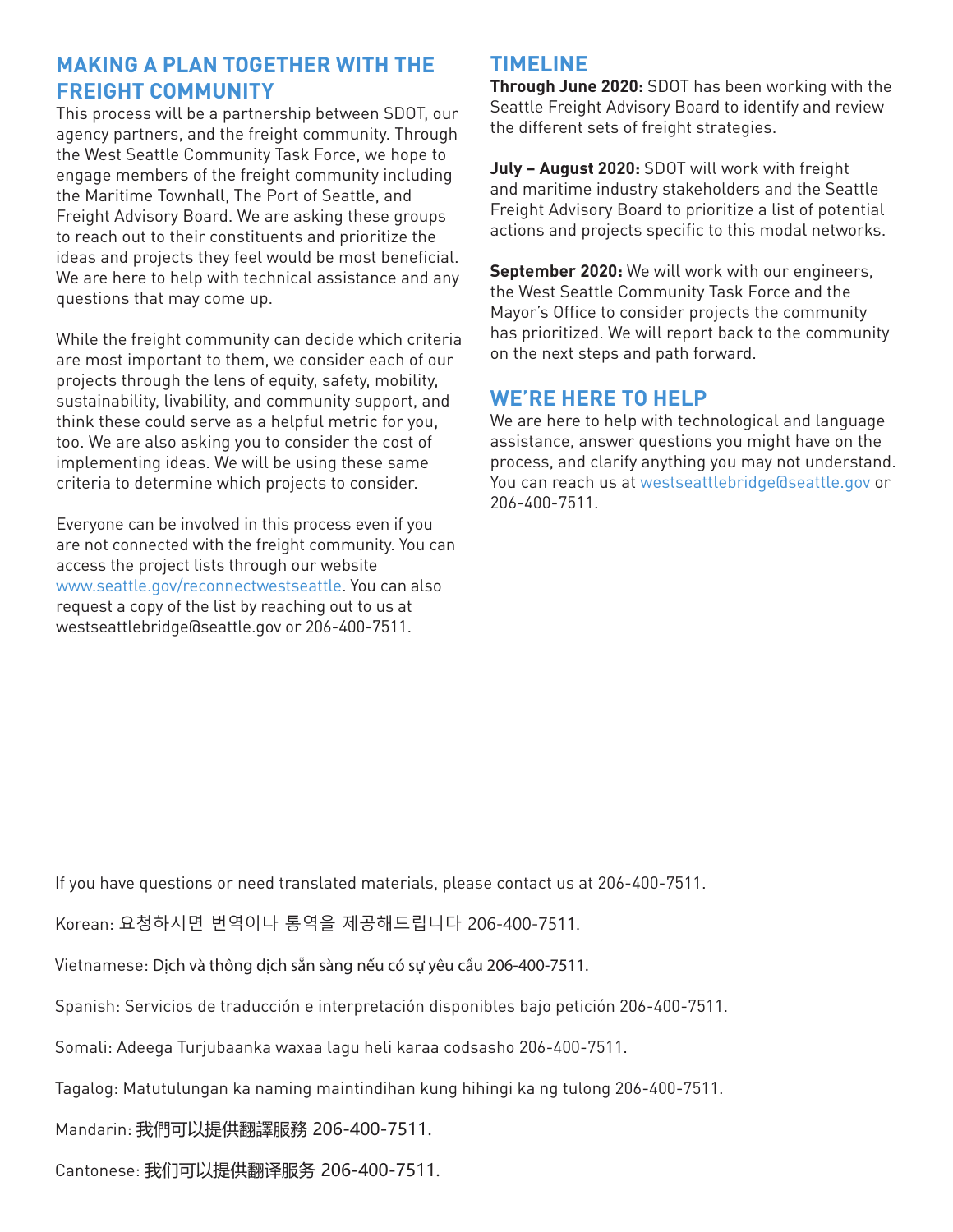#### **FREIGHT**